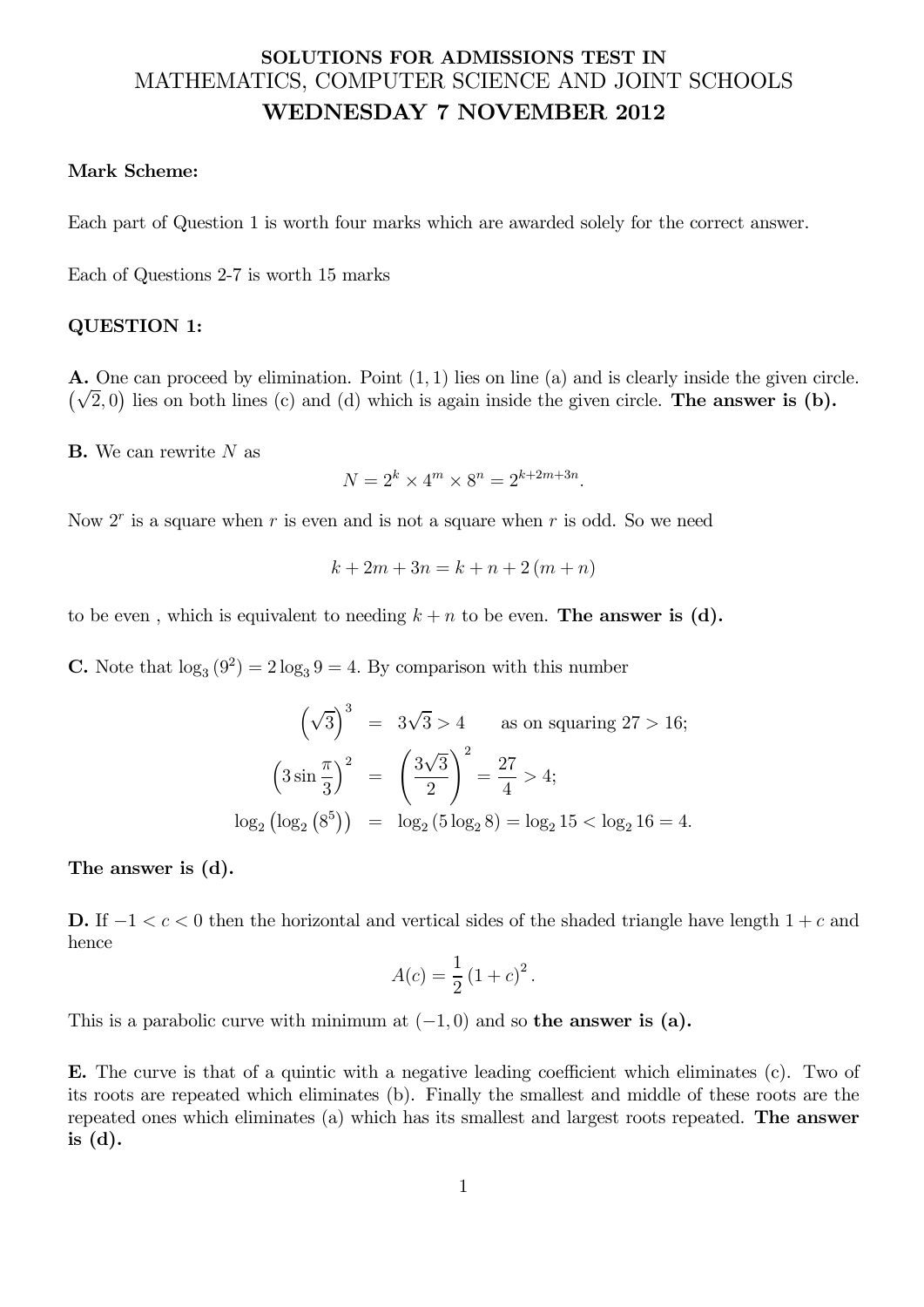F. None of the integrals needs to be calculated. We need only note

$$
\int_{-\pi/2}^{\pi/2} \cos x \, dx > 0 \quad \text{as } \cos x > 0 \text{ for } -\frac{\pi}{2} < x < \frac{\pi}{2};
$$
\n
$$
\int_{\pi}^{2\pi} \sin x \, dx < 0 \quad \text{as } \sin x < 0 \text{ for } \pi < x < 2\pi;
$$

and

$$
\int_0^{\pi/8} \frac{dx}{\cos 3x}
$$
 is defined and positive as  $\cos 3x > \cos \frac{3\pi}{8} > 0$  for  $0 < 3x < \frac{3\pi}{8}$ ;

The product of two positive numbers and a negative one is negative. **The answer is (b).** 

**G.** Using the second equation to eliminate  $x$  we see that

$$
2(k - y) + ky = 4 \implies (k - 2)y = (4 - 2k) = -2(k - 2).
$$

If  $k \neq 2$  then we can divide by  $k-2$  and we see  $y = -2$ . So positive solutions aren't possible when  $k \neq 2$ . When  $k = 2$  then the equations are

$$
2x + 2y = 4, \qquad x + y = 2
$$

which are both clearly satisfied by  $x = y = 1$ . The answer is (c).

**H.** A sketch of  $y = \sin(\sin t)$  in the range  $0 < t \leq 2\pi$  looks like



To appreciate this we need to realise how the graph  $y = \sin(\sin t)$  relates to the graph  $y = \sin t$ . The value sin t is in the range  $-1 \leq \sin t \leq 1$  and for values in the range  $-1 \leq \theta \leq 1$  then  $\sin \theta$  is a value which is smaller than but of the same sign as  $\theta$ . Importantly sin is also odd.

So for  $0 < x \leq \pi$  then

$$
\int_0^x \sin(\sin t) \, \mathrm{d}t > 0.
$$

Also, by the oddness of sin we have that

$$
\int_{\pi}^{2\pi} \sin(\sin t) dt = -\int_{0}^{\pi} \sin(\sin t) dt.
$$

 $\int_0^x$ 

 $\overline{0}$ 

So

remains positive for  $\pi < x < 2\pi$ , the integral only becoming 0 when the signed area between  $\pi$  and  $2\pi$  cancels out the area between 0 and  $\pi$ . The only root of the equation in the given range is  $x = 2\pi$ and the answer is (b).

 $\sin(\sin t) dt$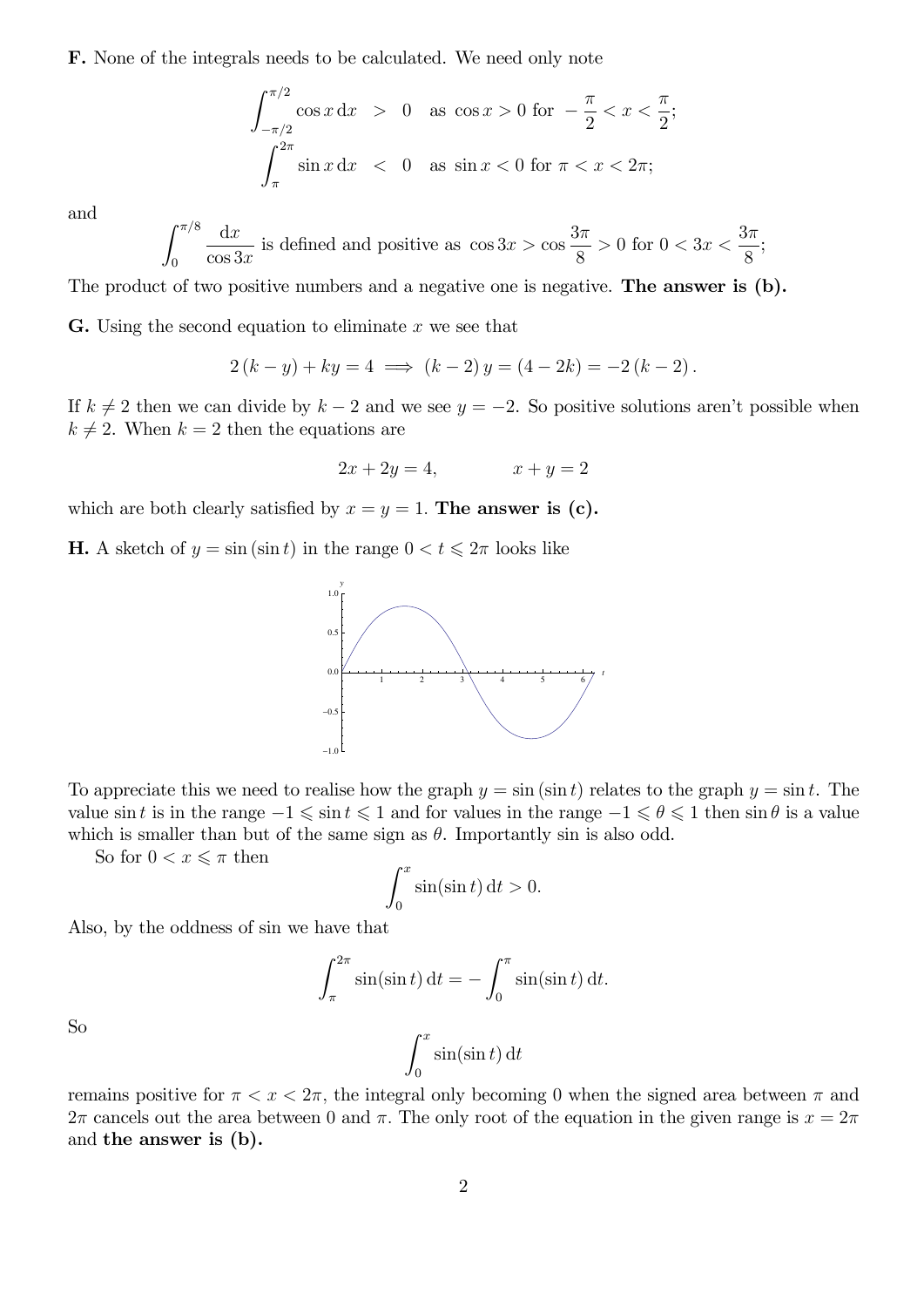I. If the radius of the circle is r then we have  $2\pi r = 10$  and  $r = 5/\pi$ . This distance r is also the distance from the centre of the triangle to any of its vertices. So we have

$$
A = 3 \times \frac{1}{2} r^{2} \sin\left(\frac{2\pi}{3}\right) = \frac{3\sqrt{3}}{4} r^{2}; \qquad P = 6 \times r \sin\left(\frac{\pi}{3}\right) = 3\sqrt{3}r.
$$

Hence

$$
\frac{A}{P} = \frac{3\sqrt{3}r^2/4}{3\sqrt{3}r} = \frac{r}{4} = \frac{5}{4\pi}
$$

and the answer is (a).

**J.** The area  $QPR$  is largest when  $Q$  and  $R$  are symmetrically placed about  $P$ , for if (say)  $PQ$ were longer than  $PR$  then  $Q$  could be moved so as to gain more area than would be lost by the corresponding move of R. This means that the angles  $QPO$  and  $RPO$  are both  $\theta/2$ ; the angle  $QOR$ is 2 $\theta$  as the angle subtended by  $QR$  at the centre O is twice that subtended at the circumference P.



We then see that the area of  $PQR$  equals

$$
\underbrace{2 \times \frac{1}{2} \times 1^2 \times \sin QOP}_{\text{triangles}} + \underbrace{\frac{1}{2} \times 1^2 \times 2\theta}_{\text{sector}} = \sin (\pi - \theta) + \theta = \sin \theta + \theta
$$

and the answer is (b).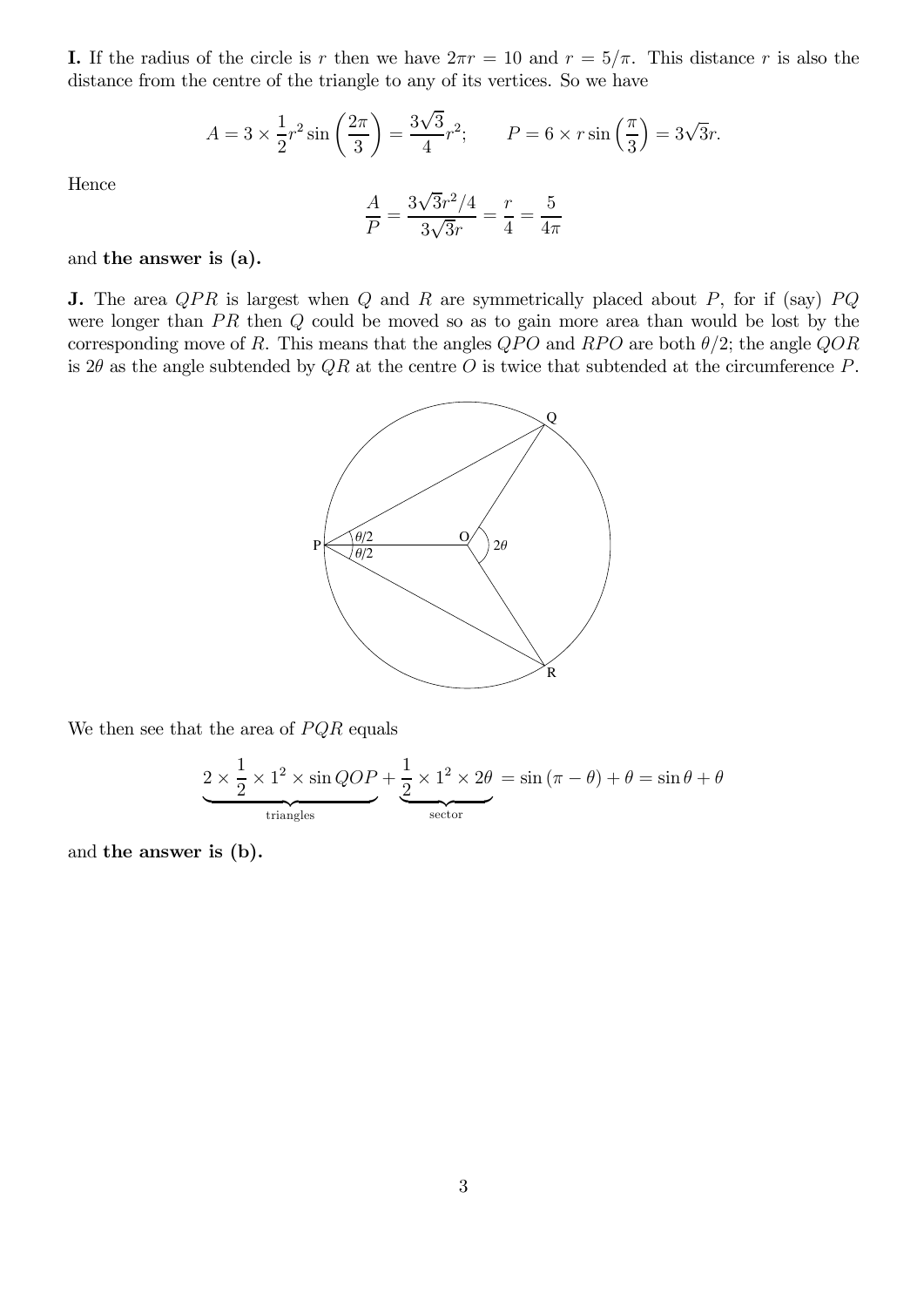2. (i) [2 marks] Note that

$$
f^{2}g(x) = f(f(g(x))) = f(f(2x)) = f(2x + 1) = 2x + 2;
$$
  

$$
gf(x) = g(x + 1) = 2(x + 1) = 2x + 2.
$$

(ii) [3 marks] Using the identity  $f^2g = gf$  we see that

$$
gf^2g = g(f^2g) = g(gf) = g^2f
$$

and also that

$$
gf^2g = gf(fg) = f^2g(fg) = f^2gfg
$$

and finally that

$$
f^2gfg = f^2(gf) g = f^2(f^2g) g = f^4g^2.
$$

These four,  $f^4g^2$ ,  $f^2gfg$ ,  $gf^2g$ ,  $g^2f$  are the only sequences that lead to  $4x + 4$ .

(iii) [4 marks] Note that

$$
f^{k}(x) = x + k;
$$
  
\n
$$
gf^{k}(x) = 2(x + k) = 2x + 2k;
$$
  
\n
$$
f^{j}gf^{k}(x) = (2x + 2k) + j = 2x + 2k + j;
$$
  
\n
$$
gf^{j}gf^{k}(x) = 2(2x + 2k + j) = 4x + 4k + 2j;
$$
  
\n
$$
f^{i}gf^{j}gf^{k}(x) = (4x + 4k + 2j) + i = 4x + 4k + 2j + i.
$$

(iv) [6 marks] We need to consider the ways we can have  $4k + 2j + i = 4m$  where  $i, j, k \geq 0$ . Clearly  $k$  can take the values  $0\leqslant k\leqslant m$  and then we need

$$
2j + i = 4(m - k).
$$

Then j can take values  $0 \le j \le 2(m - k)$  – that is  $2m - 2k + 1$  choices for j (given k). The choice of  $j$  then determines  $i$ . So the number of possible combinations is

$$
\sum_{k=0}^{m} (2m - 2k + 1) = (2m + 1) \left(\sum_{k=0}^{m} 1\right) - 2 \left(\sum_{k=0}^{m} k\right)
$$
  
=  $(2m + 1) (m + 1) - 2 \times \frac{1}{2} m(m + 1)$   
=  $(m + 1) (m + 1)$   
=  $(m + 1)^2$ .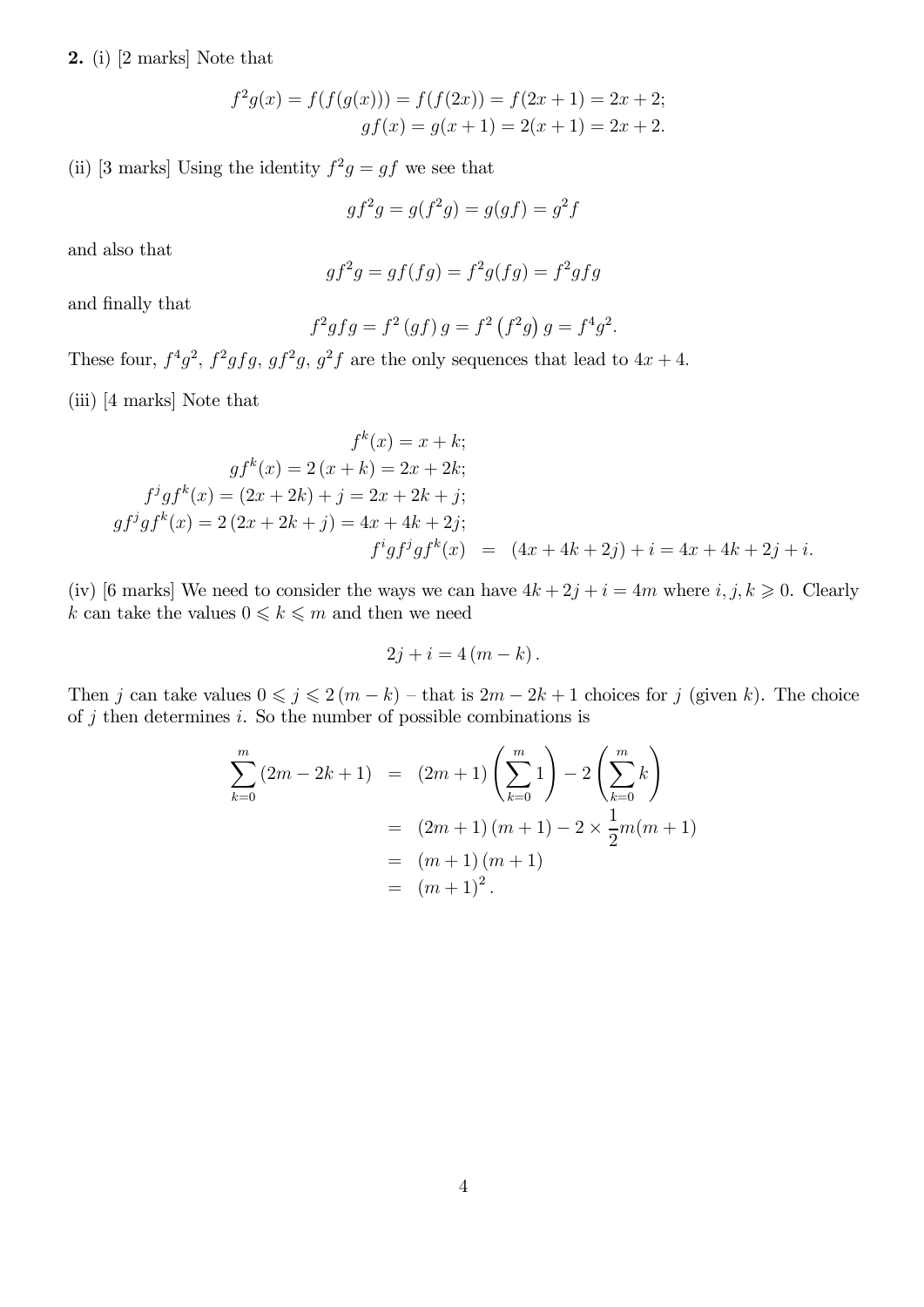**3.** (i) [2 marks] For there to be two distinct turning points the derivative  $f'(x) = 3x^2 + 2ax + b$  must have two distinct real roots. This is determined by the discriminant

$$
(2a)^{2} - 4 \times 3 \times b = 4(a^{2} - 3b).
$$

Thus  $y = f(x)$  has two distinct turning points if, and only if,  $a^2 - 3b > 0$ .

(ii) [3 marks] The x-coordinates of the turning points are given by

$$
x = \frac{-2a \pm \sqrt{4a^2 - 12b}}{2 \times 3} = -\frac{a \pm \sqrt{a^2 - 3b}}{3}.
$$

If we call these  $x_1$  and  $x_2$  with  $x_1 < x_2$  then

$$
x_2 - x_1 = \frac{1}{3} \left( -a + \sqrt{a^2 - 3b} + a + \sqrt{a^2 - 3b} \right)
$$
  
=  $\frac{2}{3} \sqrt{a^2 - 3b}$ .

(iii) [4 marks] The equation of the translated graph has a repeated root at  $x = 0$  and another root at  $t$  (say), where  $t$  is a positive real number. It is thus the case that

$$
g(x) = x2(x - t) = x3 - tx2
$$
, and  $g'(x) = 3x2 - 2tx = x(3x - 2t)$ .

There are then turning points at  $x=0$  and  $x=\frac{2}{3}$  $\frac{2}{3}t$ . Thus, using the result from (ii), we see that

$$
\frac{2}{3}t=\frac{2}{3}\sqrt{a^2-3b}
$$

and hence  $t = \sqrt{a^2 - 3b}$ , as required.

(iv)  $[4 \text{ marks}]$  The area of the region R is given by

$$
-\int_0^t g(x) dx = -\int_0^t x^2 (x - t) dx
$$
  
=  $-\left[\frac{x^4}{4} - \frac{x^3}{3}t\right]_0^t$   
=  $\frac{t^4}{12}$   
=  $\frac{(a^2 - 3b)^2}{12}$ ,

which is rational when the coefficients  $a, b$  are rational.

(v)  $[2 \text{ marks}]$  Yes, it is possible for R to be rational when a and b are both irrational. For example, let  $a = 2\sqrt[4]{2}$  and  $b = \sqrt{2}$ .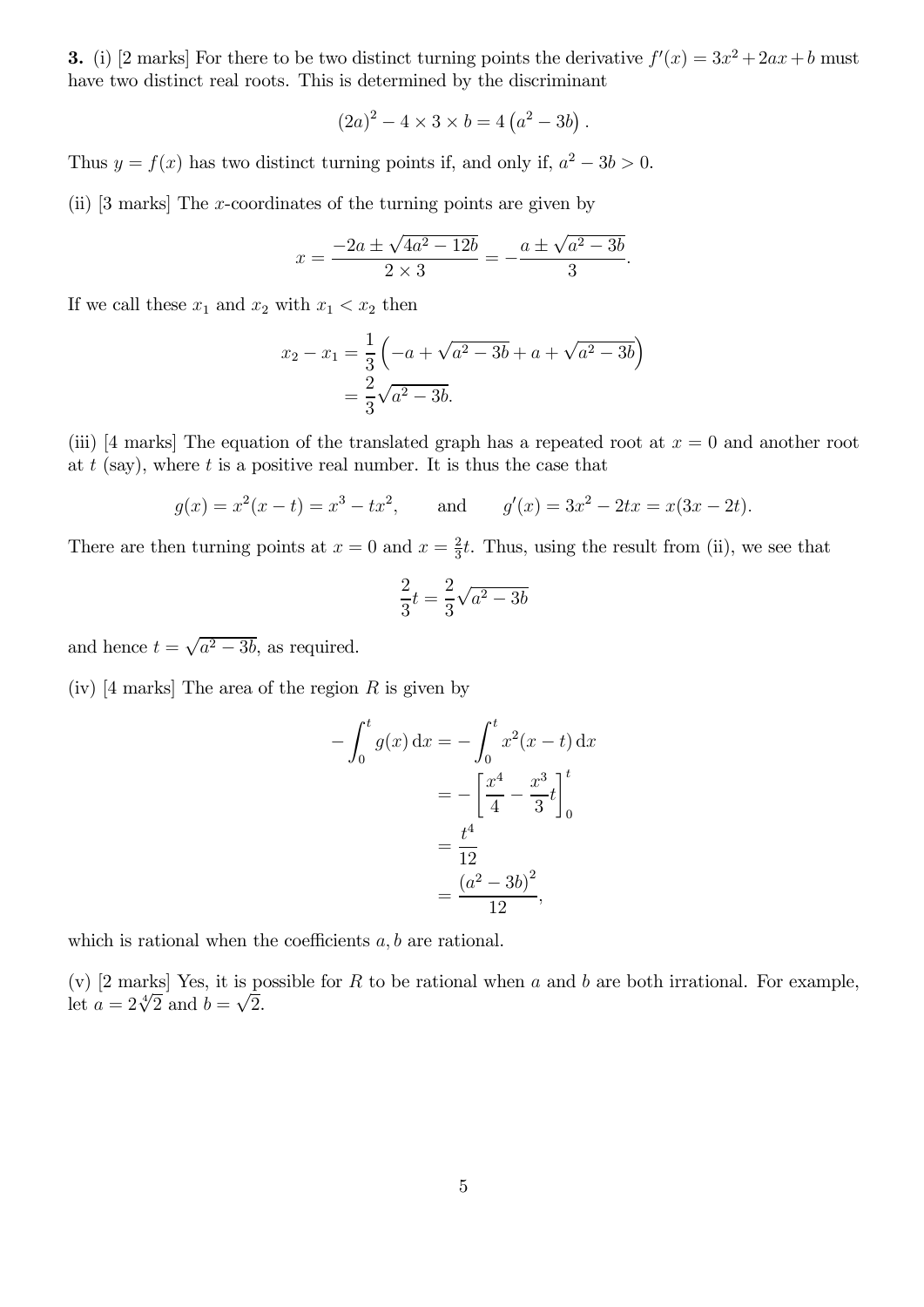4. (i) [2 marks] We need the gradient of the line segment joining  $(x, x^2)$  to  $C = (0, 2)$ . This is, for  $x \neq 0$ , given by

$$
\frac{x^2 - 2}{x - 0} = \frac{x^2 - 2}{x}.
$$

(ii) [3 marks] Let the coordinates of B be  $(x_1, x_1^2)$ . Then the gradient of the parabola (and also of the circle) at B is equal to  $2x_1$ . The tangent to these curves at B is perpendicular to the line segment joining  $(x_1, x_1^2)$  to  $(0, 2)$ , so that

$$
\frac{x_1^2 - 2}{x_1} \times 2x_1 = -1.
$$

Solving this, and taking the appropriate solution, gives  $x_1 = \sqrt{\frac{3}{2}}$  $rac{3}{2}$  and  $x_1^2 = \frac{3}{2}$  $\frac{3}{2}$ . (iii)  $[4 \text{ marks}]$  The square of the radius  $CB$  is

$$
\left(\sqrt{\frac{3}{2}}\right)^2 + \left(2 - \frac{3}{2}\right)^2 = \frac{7}{4},
$$

so the area of the circle is  $\frac{7\pi}{4}$ . The angle at the centre subtended by the minor arc AB is

$$
2\cos^{-1}\left(\frac{\frac{1}{2}}{\sqrt{\frac{7}{4}}}\right) = 2\cos^{-1}\left(\frac{1}{\sqrt{7}}\right),\,
$$

from which we see the sector's area equals

$$
\frac{1}{2}r^2\theta = \frac{1}{2} \times \frac{7}{4} \times 2\cos^{-1}\left(\frac{1}{\sqrt{7}}\right) = \frac{7}{4}\cos^{-1}\left(\frac{1}{\sqrt{7}}\right)
$$

(iv) [2 marks] Consider the equation

$$
\frac{x^2 - a}{x} \times 2x = -1.
$$

This can be rearranged to give  $x^2 = a - \frac{1}{2}$  $\frac{1}{2}$ . For two distinct real solutions we require  $a > \frac{1}{2}$ .

(v) [4 marks] If  $0 < a \leq \frac{1}{2}$  $\frac{1}{2}$  then, from (iv), the circle is resting on the vertex of the parabola. In this case  $a = r$ .

On the other hand, if  $a > \frac{1}{2}$  then there are two distinct points points of contact, and we have

$$
r^2 = x^2 + (x^2 - a)^2.
$$

Now, using the fact that  $x^2 = a - \frac{1}{2}$  $\frac{1}{2}$ , we obtain

$$
r^2 = \left(a - \frac{1}{2}\right) + \frac{1}{4} \implies a = r^2 + \frac{1}{4}.
$$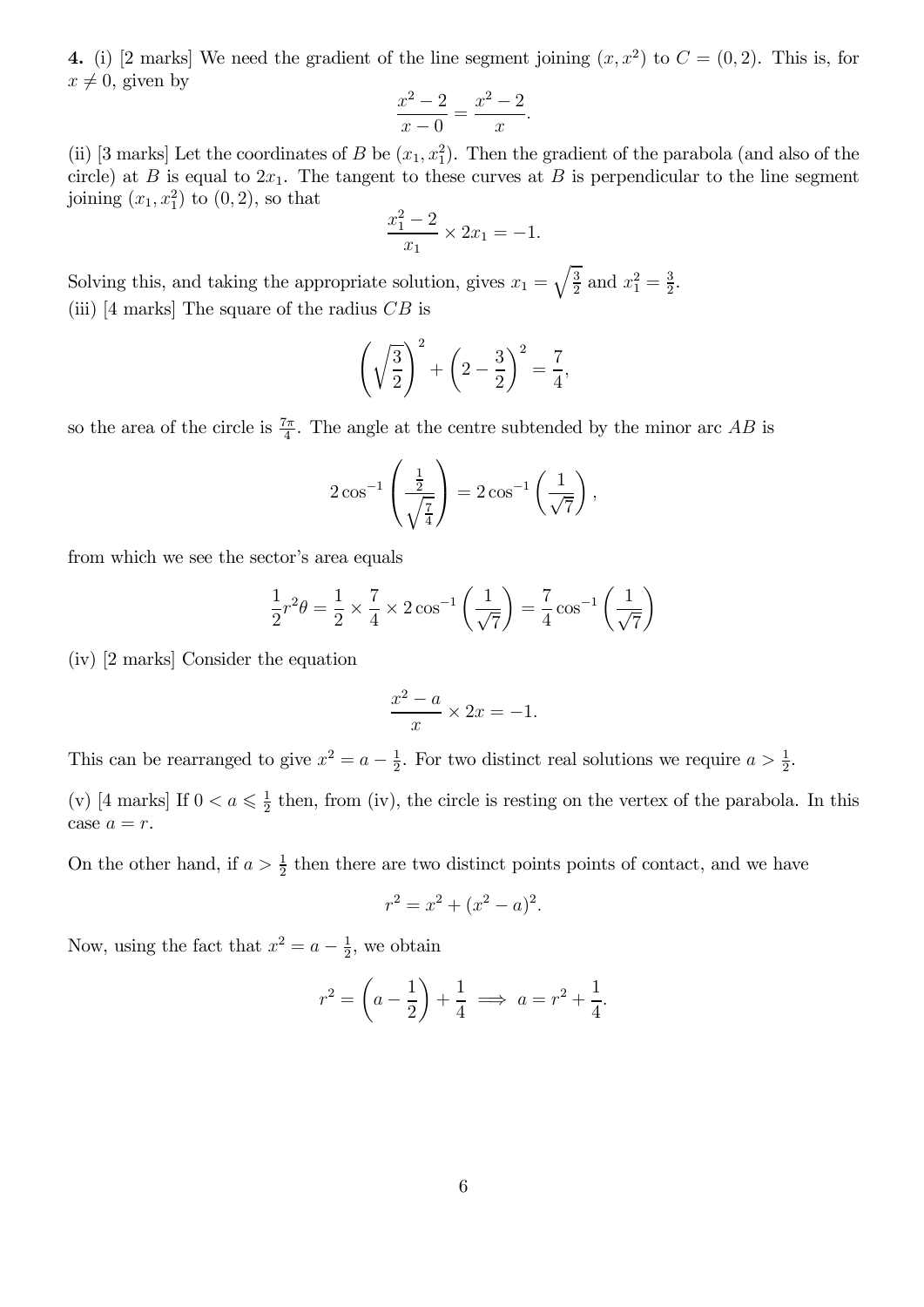5. (i) [1 mark] From the recursive definition

$$
P_0 = \mathbf{F},
$$
  
\n
$$
P_1 = P_0 \mathbf{L} P_0 \mathbf{R} = \mathbf{F} \mathbf{L} \mathbf{F} \mathbf{R}
$$
  
\n
$$
P_2 = P_1 \mathbf{L} P_1 \mathbf{R} = \mathbf{F} \mathbf{L} \mathbf{F} \mathbf{R} \mathbf{L} \mathbf{F} \mathbf{L} \mathbf{F} \mathbf{R} \mathbf{R}.
$$

(ii) [1 mark] Say there are  $f_n$  commands **F** in  $P_n$ . As  $P_{n+1} = P_n \mathbf{L} P_n \mathbf{R}$  then  $f_{n+1} = 2f_n$ . As  $f_0 = 1$ then  $f_n = 2^n$ .

(iii) [3 marks] Let  $l_n$  denote the total number of commands in  $P_n$ . As  $P_{n+1} = P_n L P_n R$  then

$$
l_{n+1} = l_n + 1 + l_n + 1 = 2l_n + 2.
$$

If we set  $m_n = l_n + 2$  (following the hint) then we see

$$
m_{n+1} = l_{n+1} + 2 = 2l_n + 4 = 2(l_n + 2) = 2m_n.
$$

As  $m_0 = l_0 + 2 = 3$  then  $m_n = 3 \times 2^n$  and

$$
l_n = m_n - 2 = 3 \times 2^n - 2.
$$

(iv) [1 mark] The robot again faces along the positive x-axis after each  $P_n$  because each  $P_n$  contains as many Ls as it does Rs.

(v) [3 marks]  $P_4$  is sketched below:

|      |         | $\bullet$ | 4              |   |  |  |
|------|---------|-----------|----------------|---|--|--|
|      |         |           |                |   |  |  |
|      |         |           | $\overline{2}$ |   |  |  |
|      |         |           |                |   |  |  |
|      |         |           |                |   |  |  |
|      |         |           |                |   |  |  |
| $-4$ | $^{-2}$ |           |                | 2 |  |  |
|      |         |           |                |   |  |  |
|      |         |           |                |   |  |  |
|      |         |           |                |   |  |  |
|      |         |           |                |   |  |  |

(vi) [6 marks] After performing  $P_n$  the robot sits at  $(x_n, y_n)$  facing "east". Turning left it now faces "north" so what otherwise would have led to a movement of  $(x_n, y_n)$  instead achieves  $(-y_n, x_n)$ . So from the recursion  $P_{n+1} = P_n \mathbf{L} P_n \mathbf{R}$  we can see that

$$
(x_{n+1}, y_{n+1}) = (x_n, y_n) + (-y_n, x_n) = (x_n - y_n, x_n + y_n).
$$

Note then that

$$
(x_{n+2}, y_{n+2}) = (x_{n+1} - y_{n+1}, x_{n+1} + y_{n+1}) = (-2y_n, 2x_n);
$$
  
\n
$$
(x_{n+4}, y_{n+4}) = (-2y_{n+2}, 2x_{n+2}) = (-4x_n, -4y_n);
$$
  
\n
$$
(x_{n+8}, y_{n+8}) = (-4x_{n+4}, -4y_{n+4}) = (16x_n, 16y_n).
$$

Hence

$$
(x_8, y_8) = (16, 0)
$$
 and  $(x_{8k}, y_{8k}) = (16^k, 0)$ .